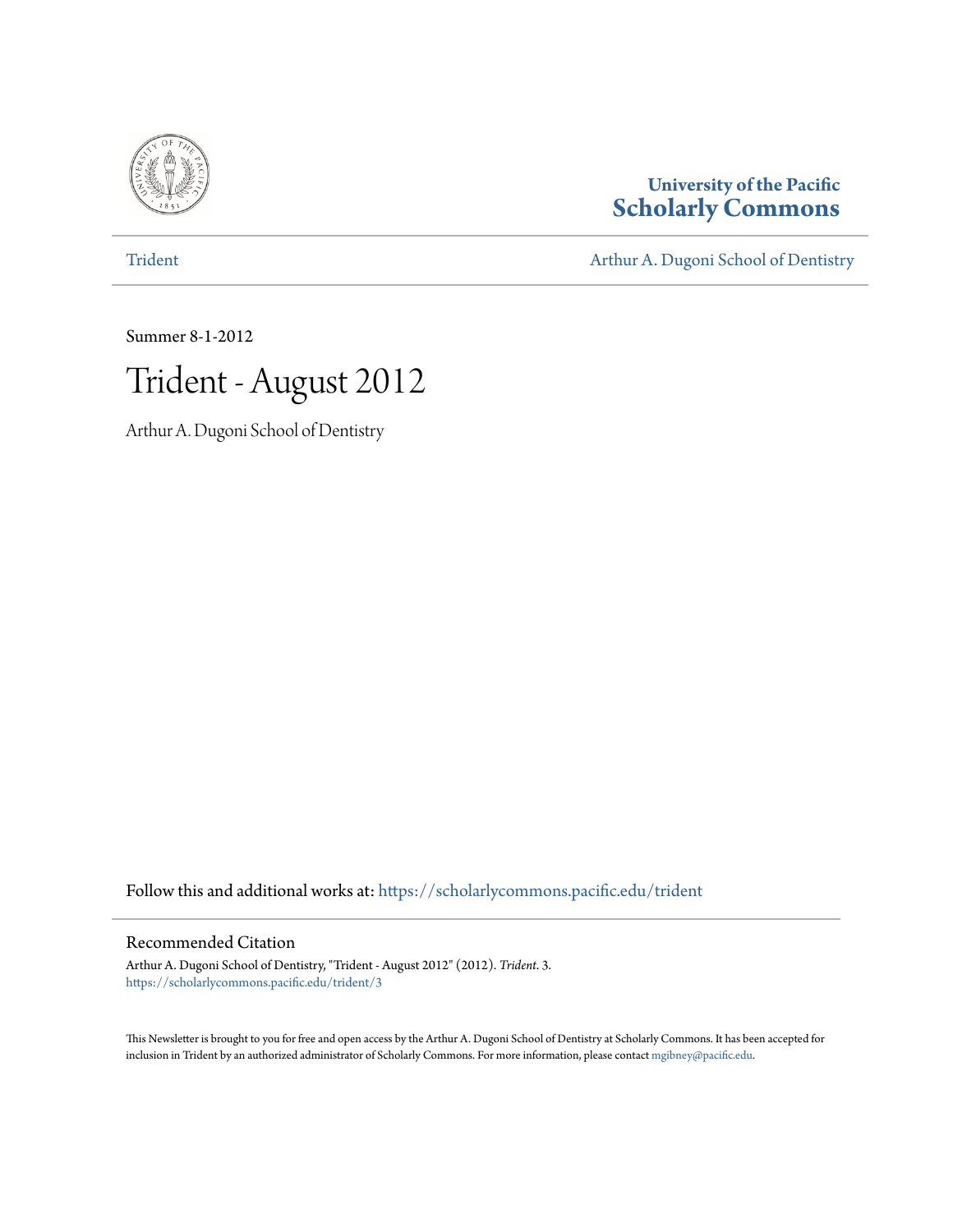



Residents, alumni and faculty at the 2011 PCSO Alumni reception in Vancouver

## PACIFIC ORTHODONTIC ALUMNI ASSOCIATION UPDATE

**Dr. Jetson Lee, Class of 1986** *Pacific Orthodontic Chapter Committee Chair*

Sorry it has been so long since our last newsletter, but it's official…. we are now formally known as the "Pacific Orthodontic Alumni Association," a chapter of the University of the Pacific Arthur A. Dugoni School of Dentistry Alumni Association. The Alumni Association Board of Directors voted and passed the motion approving this change last March.

The 25th Annual Frederick T. West Orthodontic Lectureship was held in conjunction with the 112th Annual Alumni meeting on Friday, March 4, 2011! While we had our own luncheon, participants were able to socialize with the rest of the dental school at the reception following the meeting. We received many positive comments about the format.

The lecture was a success with almost 80 attendees, which was nearly 30 more than the previous year's meeting and included a handful of doctors traveling from Washington State. Dr. Patrick Turley gave us a very informative and entertaining talk on "Early Facemask Therapy for Class III Malocclusions" in the morning followed by "Management of Traumatic Dental Injuries" after lunch. Dr. Patrick Turley Dr. Patrick Turley



### **EDITORS**

Jetson Lee Shahram Nabipour

### **CONTRIBUTORS**

Art Dugoni Steven Dugoni Hee Soo Oh Jetson Lee Marie Tolorova Miroslav Tolar

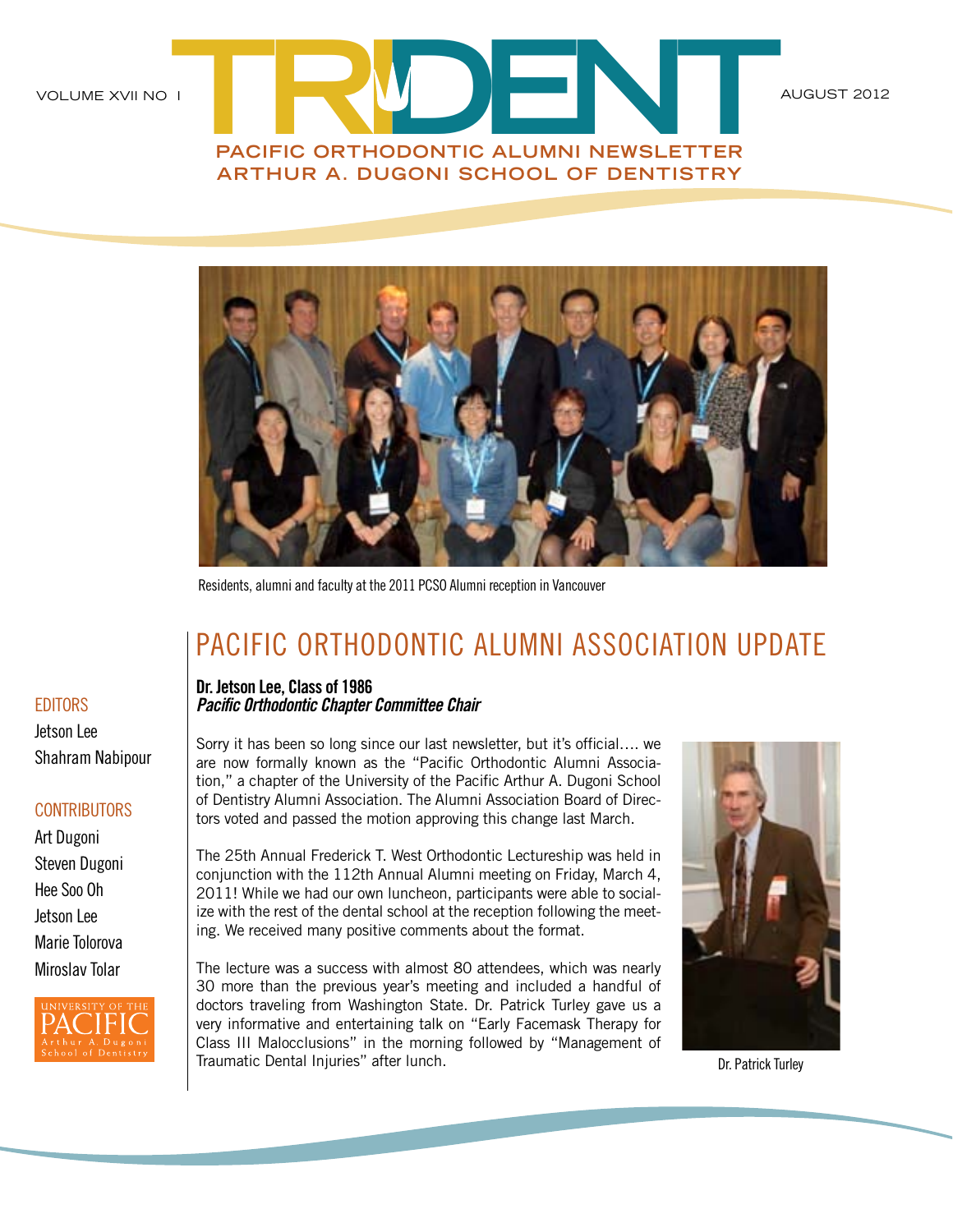





Drs. Dong Heon Oh ('11), Heon Jae Cho ('89) and David Lee ('11) at the City Club

Dean Emeritus Arthur Dugoni was recognized for 60 years of service and Dr. Steven Dugoni ('81) for 30 years of service.

The Alumni Reception at the Annual AAO meeting in Chicago was held on Saturday, May 14, 2011 at the Sheraton Chicago Hotel & Towers. The Alumni Reception at the PCSO 75th Annual meeting in Vancouver was held on Friday, September 23rd, 2011.

The department held our first Dr. Arthur A. Dugoni Orthodontic Graduation Symposium and Dinner on Friday, September 16th, 2011. The day included the graduating residents presenting their research, a program with Dr. David Hatcher, and a dinner at the City Club of San Francisco. Dr. Heon Jae Cho, our previous program director, traveled all the way from South Korea to attend. Dr. Kimberly Mahood and Regina Carino both contributed tremendously to the success of the programs.

![](_page_2_Picture_7.jpeg)

Drs. Jeong Rae Cho ('13), Harry Hatasaka and his wife Cyd, and Maybelle Gomez ('11)

Approximately 50 residents, faculty, staff, and family attended a Giants-Dodgers game at AT&T Park on Saturday, September 10, 2011. This year's department outing is a Giants-Rockies game on Friday, August 10. At the time the *Trident* went to press, about 60 people had signed up!

![](_page_2_Picture_10.jpeg)

Drs. Ji Hyun Ahn ('13), Kimberly Mahood ('10), Julia our great assistant, and Abir Balghonaim ('12)

![](_page_2_Picture_12.jpeg)

Dr. Maureen Valley and her family enjoying the game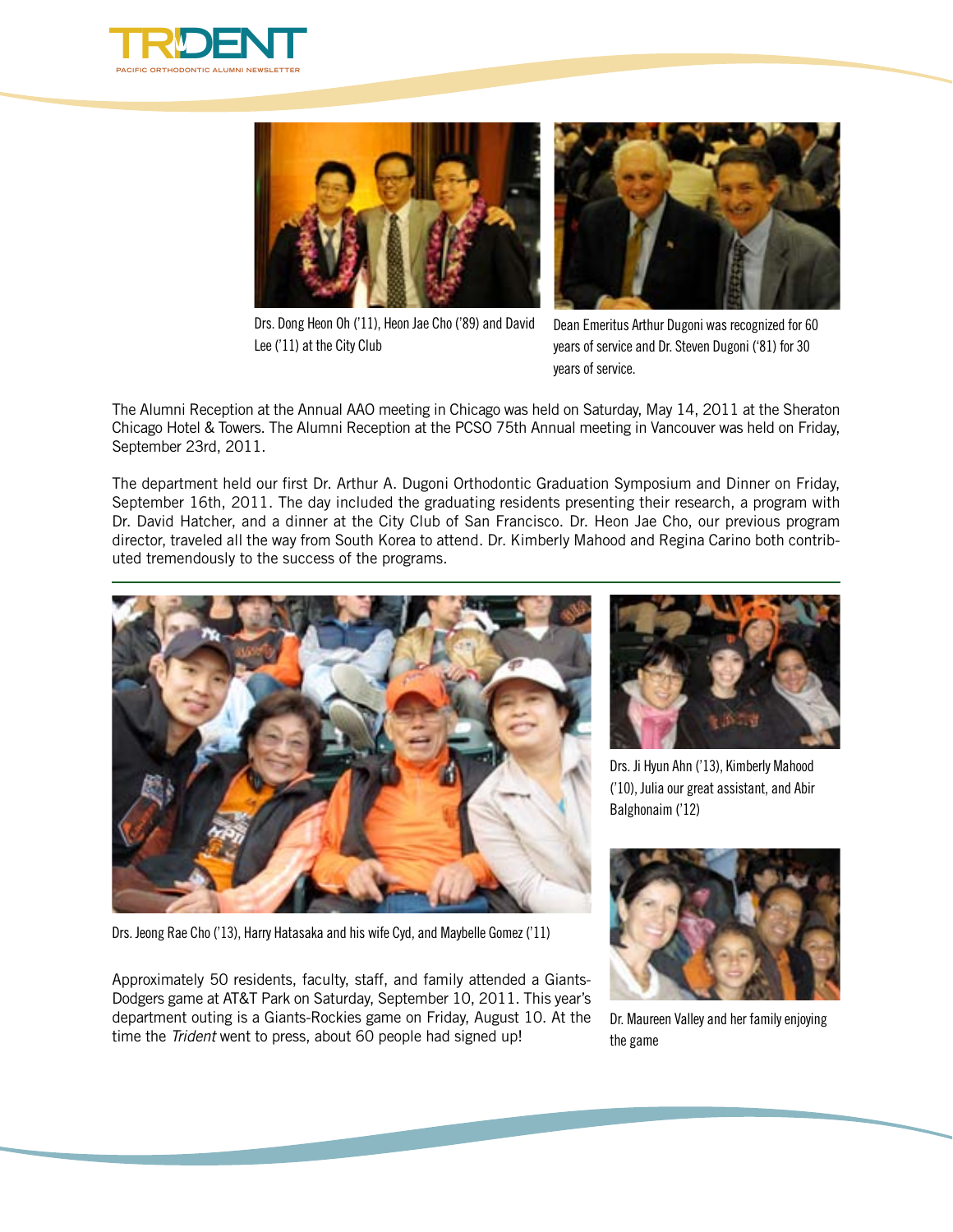![](_page_3_Picture_0.jpeg)

![](_page_3_Picture_1.jpeg)

Dr. Anoop Sondhi speaks to a packed house at the Fred West Lectureship

The 26th Annual Frederick T. West Orthodontic Lectureship was held as part of the Alumni Meeting on Friday, March 9th, 2012. Dr. Anoop Sondhi gave a wonderful talk, on "Variable Prescription Orthodontics", focusing on clinical efficiency. There were more than 80 attendees with the room staying near capacity even after lunch! 3M Unitek generously sponsored the lecture. This year we were able to join the rest of the Alumni Association for lunch in the Grand Ballroom. Our very own Bob Boyd was one of three recipients of the Medallion of Distinction.

If you have suggestions for speakers you would like the committee to consider for the future, please contact me at [orthojet@aol.com.](mailto:orthojet@aol.com)

![](_page_3_Picture_5.jpeg)

Dr. Robert Boyd receives the Medallion of Distinction from Alumni President Dr. Ariane Terlet and Dean Pat Ferrillo

![](_page_3_Picture_7.jpeg)

Dr. Boyd, Dean Ferrillo, Dr. Maryse Aubert ('80) and Dr. Jetson Lee ('86) at the Alumni Reception

![](_page_3_Picture_9.jpeg)

We hosted a "Bowling Night" for the residents at Bel Mateo Bowl in San Mateo on Friday night, April 13, 2012. Food, drink, fun and camaraderie were plentiful. There were approximately 25 attendees with several faculty and alumni joining in the festivities.

Drs. Jamison Wu ('06), Katherine Kieu ('12), Courtney Ray ('12), Lief Cobain ('05), Heesoo Oh ('05), and Shahram Nabipour ('05) enjoying a night at Bel Mateo Bowl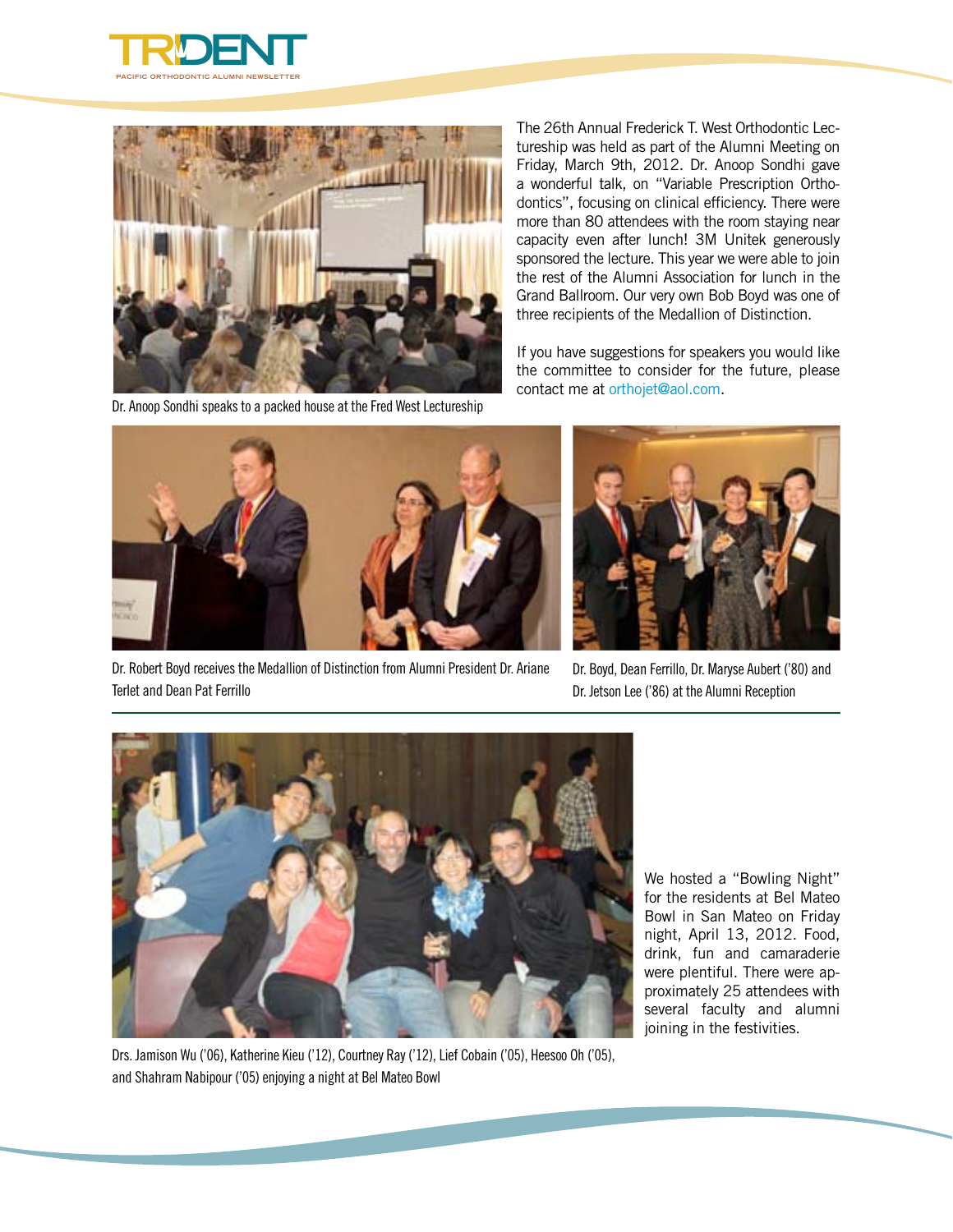![](_page_4_Picture_0.jpeg)

![](_page_4_Picture_1.jpeg)

Class of 2013 members and significant others with Drs. Heesoo Oh and Cameron Mashouf

Our alumni reception at the Annual AAO Meeting in Honolulu was held on Saturday, May 5, 2012 on the Lagoon Lawn before the opening ceremonies. We invited the UCSF Orthodontic Alumni Association to cohost the event. Close to 100 attendees from both schools socialized on a very warm afternoon.

![](_page_4_Picture_4.jpeg)

Our own Dr. Sheldon Baumrind was selected to give the Jacob A. Salzmann Lecture at the AAO Meeting. It was entitled "In the Spirit of Jacob Salzmann – the AAOF Legacy Growth Collection."

The department poses with Dr. Baumrind and his wife at the Jacob A. Salzmann Lecture

![](_page_4_Picture_7.jpeg)

The residents' tug of war effort against the faculty, staff and families

On Saturday, July 21, 2012, the department hosted a barbeque at Hellman Hollow in Golden Gate Park to welcome everyone to the new academic year and the Class of 2014 to the program. It was a wonderful sunny day, which was a very pleasant surprise (the weather did not cooperate at last year's barbeque!) About 60 residents, faculty, staff, and families came to enjoy food, games, and friendship.

![](_page_4_Picture_10.jpeg)

Department barbeque on a beautiful day in Golden Gate Park's Hellman Hollow

The Alumni Association hosted a barbeque party for residents, faculty, and alumni at the home of Dr. Bert Rouleau in Los Altos on Sunday, August 19. At the time this article went to press, about 40 residents, alumni and faculty had responded to attend.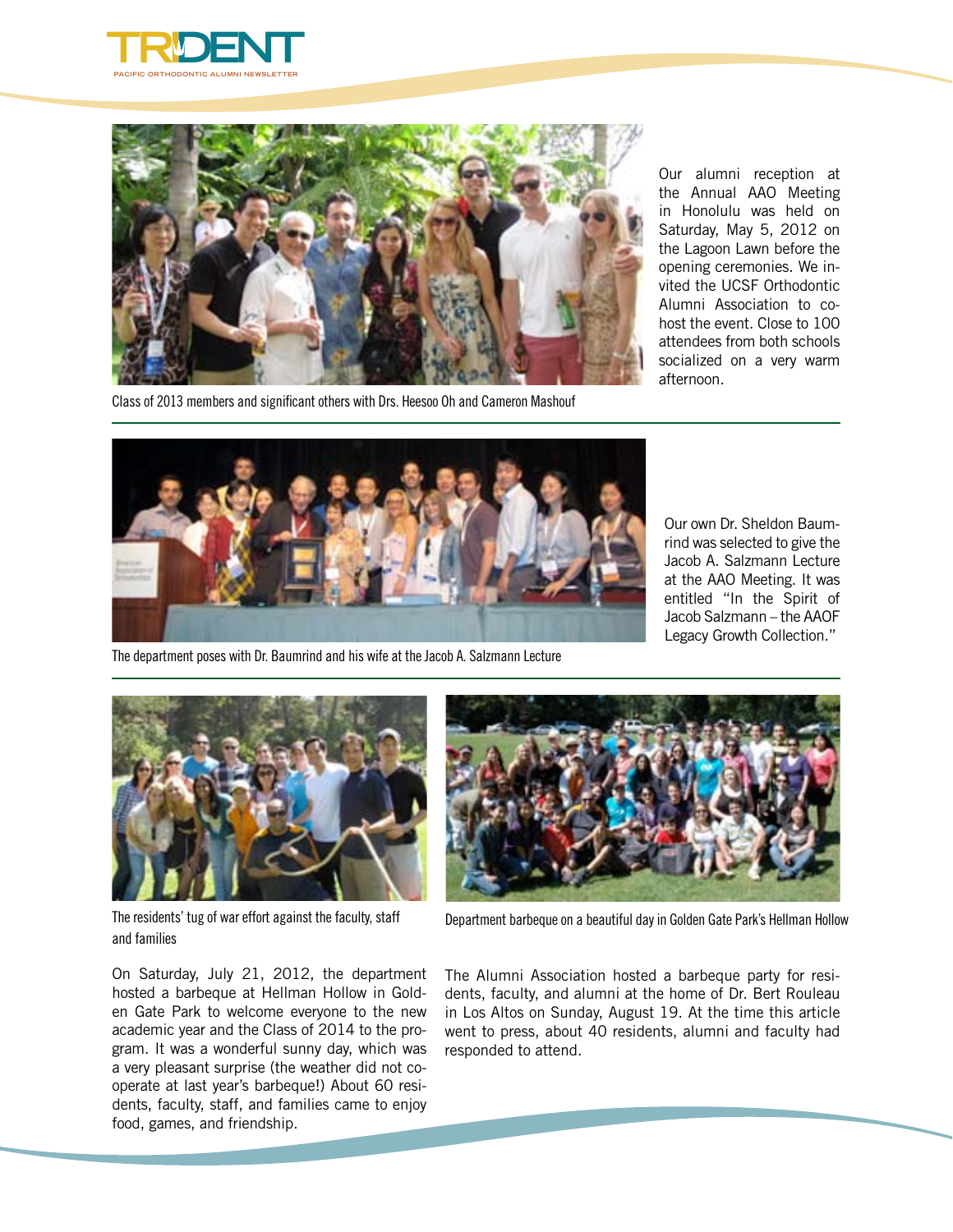![](_page_5_Picture_0.jpeg)

![](_page_5_Picture_1.jpeg)

Dr. James McNamara

Dr. James McNamara is the featured speaker at the Annual Dr. Arthur A. Dugoni Orthodontic Graduation Symposium scheduled for Friday, September 21, 2012. The title of his lecture is "The Timing of Orthodontic Treatment: An Evidencebased Approach." He will share the day with the graduating class presenting their research. Dinner for the graduation will be held at the City Club of San Francisco.

![](_page_5_Picture_4.jpeg)

The Class of 2012: Drs. Kiri Herchold, Sarah Chung, Michelle Bittner Eberle, Abir Balghonaim, Mihee Hong, James Galea, and Courtney Ray (Dr. Katherine Kieu was unable to attend) with Dr. Heesoo Oh at dental school commencement ceremony on June 17 at the Masonic Auditorium

![](_page_5_Picture_6.jpeg)

Peter B's Brewpub in the Portola Hotel and Spa is the site of our next alumni reception

The alumni reception at the PCSO Annual Session in Monterey is scheduled for Saturday, October, 2012 from 5:30 p.m. to 7:30 p.m. at Peter B's Brewpub. The restaurant is in the Portola Plaza Hotel and Spa, which is located adjacent to the Monterey Conference Center. All alumni receptions will be held there in different parts of the restaurant. We look forward to seeing you there! Keep an eye out for your invte or call Regina Carino at (415) 929-6556.

![](_page_5_Picture_9.jpeg)

Dr. Roberts and Maryse Aubert ('80) in Healdsburg

On a different note, several faculty and alumni, including Maryse Aubert, Bill Lieber, Steve Larson and myself traveled up to Goepfrich Winery in Healdsburg for a wine tasting event on Saturday, March 21, 2011 with Gene Roberts! Many of us remember Gene from his days at UOP before he became Chairman of Orthodontics at Indiana University in 1988. He has not changed a bit and is as passionate about winemaking as he is about bone biology. Gene even gave a presentation on "Osteoporosis and How to Prevent It." We tasted several excellent wines from his winery in Dashwood, New Zealand.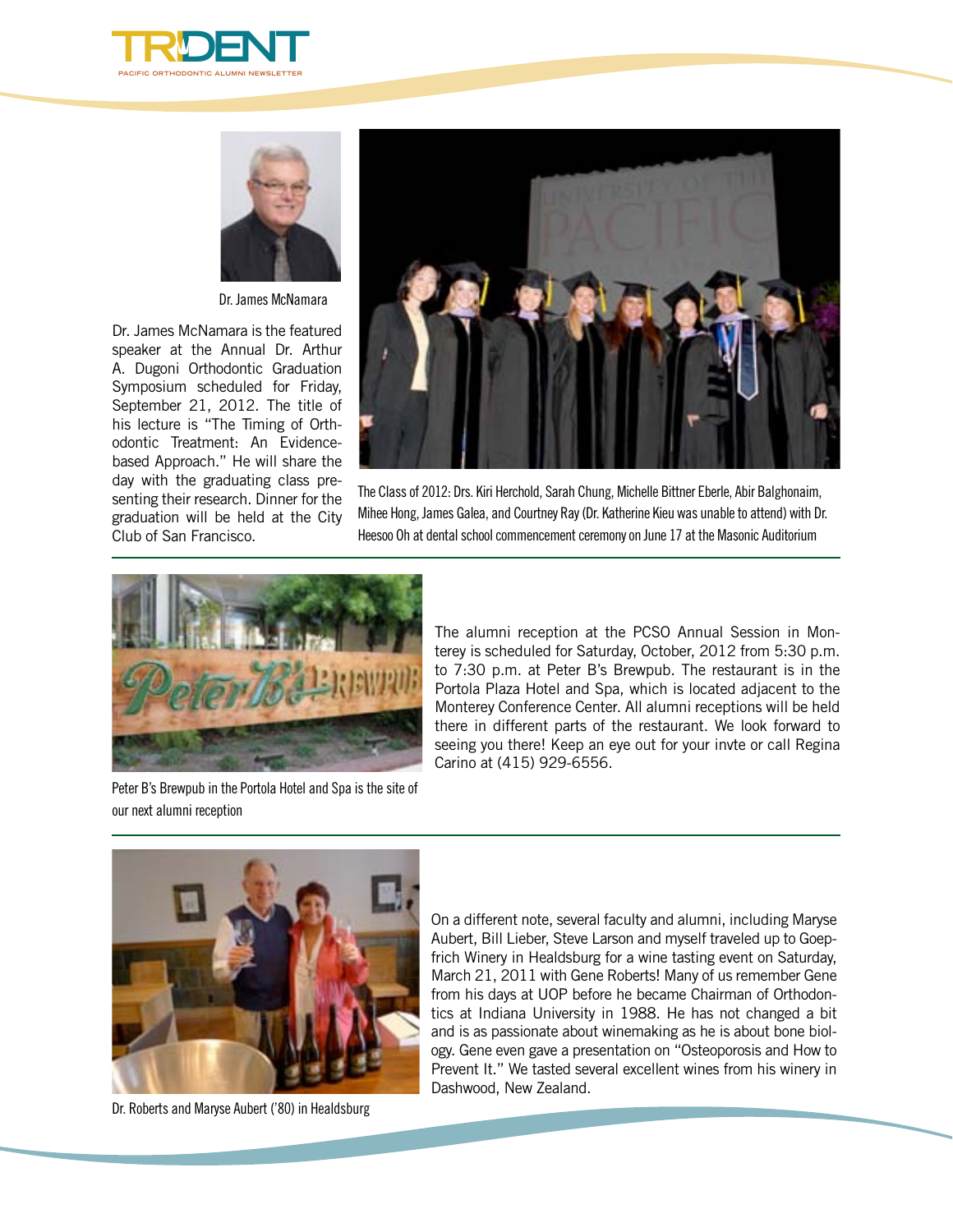![](_page_6_Picture_0.jpeg)

Maryse and I were so impressed with the Sauvignon Blanc that we brought a case to the Graduation Dinner last September. Kimberly Mahood also donated some of Gene's wine. Drs. Art and Steve Dugoni, Maryse Aubert, Bert Rouleau, Kimberly Mahood, and I are donating several cases of wine for the Graduation Dinner this year. Gene is planning on attending the dinner!

The *Trident* has been a great way for interested parties to remain in touch with the Department. If you know of interested parties who do not receive the newsletter, the easiest way to access the newsletter is to go to the new Alumni Association site at dugonionline.org. From there, click "Publications" on the left and it will take you to the page where the newsletter is linked.

We are continuing to compile an email database of faculty, friends, and alumni. It is a never-ending task for an ever-growing list. If you know of colleagues who would like to be included or have a classmate that may have been excluded, please email me with updated information at [orthojet@aol.com](mailto:orthojet@aol.com).

Thank you to the many who have already paid their dues. Alumni Association membership supports our Pacific Chapter as well as our Orthodontic Department. Funds will provide support for Chapter events such as the Alumni receptions at the annual PCSO and AAO meetings so the Department is not burdened with having to fund these events from their budget. Continuing education including the annual West Lecture and the continuing education program during Graduation Day festivities is also supported. In addition, our bowling party and barbeque were great ways for many alumni to come back and reconnect with the department!

The Alumni Association as a whole also supports alumni receptions at CDA and ADA meetings, numerous other chapter events, continuing education and receptions at the Annual Alumni meeting, and the new online Alumni Directory.

We feel it is important to belong to the Alumni Association and we need your support. So when the dues notices are mailed, please support our efforts to improve your Alumni Association. Remember that the notices will be coming from the dental school's Alumni Association, not from the Orthodontic Department. If you are an orthodontist and friend of the department, but did not attend our school, you can still join as an associate member!

Some alumni have chosen to either give to the Pacific Orthodontic Alumni Association on a monthly or quarterly basis. Others have switched their pledges from the Dean's Fund to the P.O.A.A.

I served as President of the Orthodontic Alumni Association in the mid 1990s and it has been a privilege serving once again as we reorganized and became a part of the dental school's Alumni Association. Dr. Kimberly Mahood will be serving as your next chairperson when she takes the reins at the PCSO Annual Session in October. I will continue helping with the *Trident* as we continue our mission to revitalize our Alumni Association. A hui hou, Jet.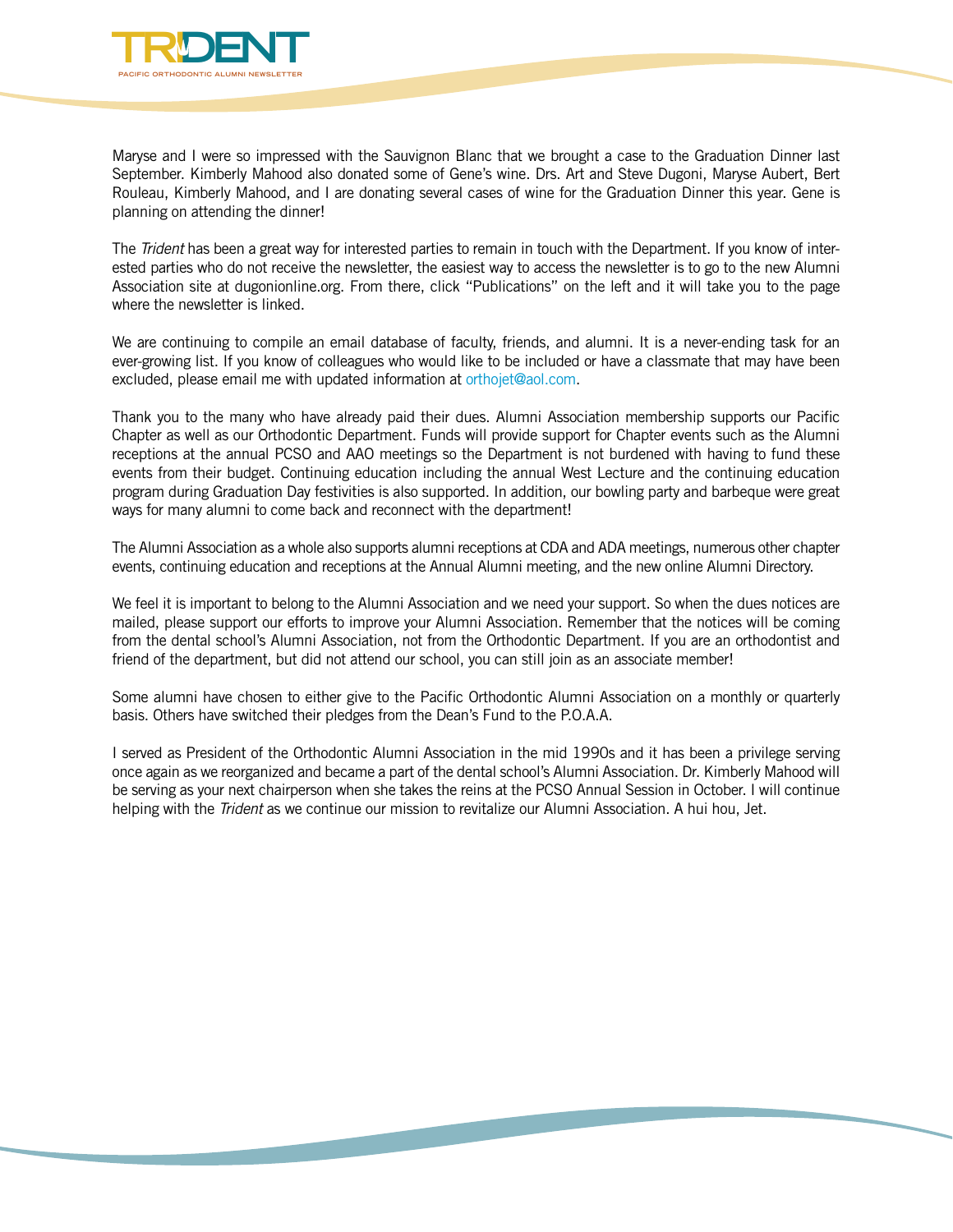![](_page_7_Picture_0.jpeg)

# Building Our Future, Embracing Our Legacy

### **Future New Campus Positions Pacific for Continued Greatness in Dental Education**

### **Arthur A. Dugoni, Dean Emeritus**

One of the keys to a successful dental education enterprise is the people, programs and facilities all working in harmony to create dental professionals of the highest standards.

I am excited to update you about a major undertaking to create new facilities for the Arthur A. Dugoni School of Dentistry. Pacific has very talented people and high-quality programs, as our Orthodontic alumni know first hand. When it comes to our school facilities, we recently took an important look at the quality of our facilities in order to make sure they allow us to offer the very best dental education programs in the world.

You may have heard about plans for our new campus from fellow alumni and colleagues, and in communications from the school. I'd like to recap a few of the key reasons the school is taking this major step into the future.

The school is looking to create modern, flexible learning environments that allow for small-group, case-based interaction used in the Pacific Dental Helix Curriculum. We also have big plans to completely redesign and update our Main Clinic as we adjust our clinical model to include eight small-group practice clinics instead of four largegroup clinics. We are also looking to improve the communal aspects of our campus so that students, faculty and staff can better gather in larger spaces, which we currently do not have in the Pacific Heights location. Another reason to explore a new location is the accessibility of the school to our patient population. Many of our patients travel to us from around the Bay Area and Northern California, and we are interested in a location close to major public transportation hubs in order to improve public accessibility.

![](_page_7_Picture_8.jpeg)

View of the new campus location in the South of Market neighborhood of the City

Other factors include the condition of our current building, which was designed and built in the 1960s. It is now starting to show signs of wear and tear, particularly in the building mechanics and other internal workings.

Those are some of the key reasons why we decided to pursue a new campus in a new location. After much analysis, the school decided that remodeling the existing structure at 2155 Webster Street would not make sense, in part, because of the years of disruption it would cause to our existing programs. We would ultimately need to compromise on many of the points described above.

With years of planning, analysis and major decisions behind us, here is a preview of the exciting chapter that is ahead of us.

In November 2011, University of the Pacific purchased a seven-story structure at 155 Fifth Street in San Francisco's South of Market ("SoMa") downtown neighborhood. Five floors of the 395,000-square-foot building will house the Arthur A. Dugoni School of Dentistry. The new campus will contain flexible learning environments, research and seminar spaces, a state-of-the-art simulation lab and communal areas to support the dental school family. It will also feature re-designed clinical spaces to support the small-group practice model currently being implemented. Students will experience clinics that will resemble the private practice model and patients will benefit from enhanced privacy, among other benefits. The new campus will be located in a prime urban location offering many neighborhood amenities and close proximity to parking and public transportation options for students, faculty, staff and patients.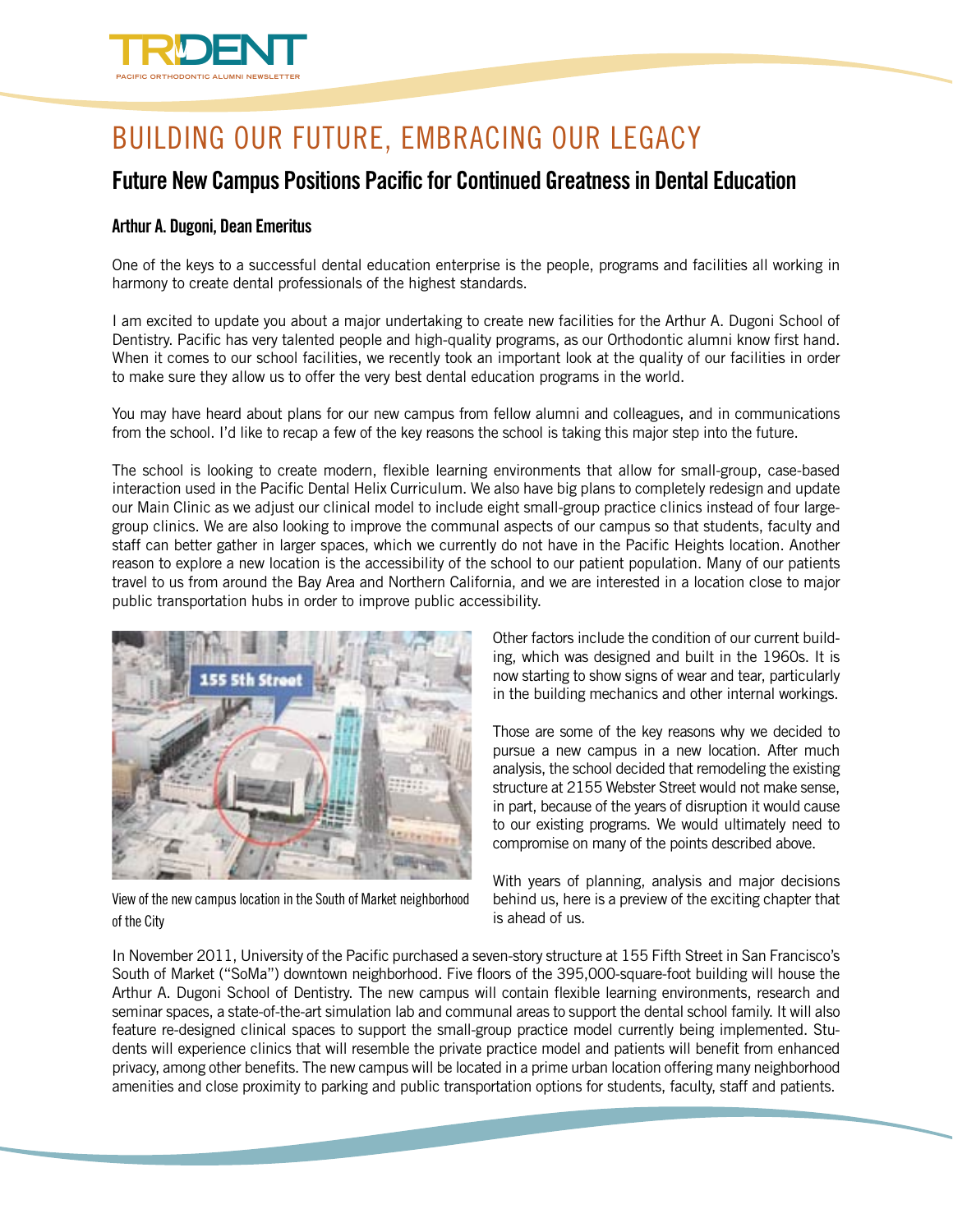![](_page_8_Picture_0.jpeg)

![](_page_8_Picture_1.jpeg)

Architectural rendering of new campus exterior at 155 Fifth Street

The 155 Fifth Street building is currently undergoing a comprehensive interior and exterior renovation. The new campus is expected to open in mid-2014. The summer academic break in 2014 will be an important milestone, as we plan to move all students, faculty and staff to the new campus during that break.

There are many people involved in this decision to explore new facilities. We are fortunate to have a great team of leaders at the University and dental school levels who have been evaluating the feasibility of new facilities over many years. The work to explore facility options started initially with the school's Strategic Plan, Advancing Greatness, in 2007. This was followed by several years of feasibility studies and planning with input from many people in the

school community. I am proud of University of the Pacific President Pamela Eibeck, Dean Patrick J. Ferrillo, Jr., and the many other leaders, committee members and others who are involved in making this project a reality.

![](_page_8_Picture_6.jpeg)

district 6 supervisor, smash through a wall at the ground-

![](_page_8_Picture_7.jpeg)

Orthodontic department staff tour the space for our new clinic

![](_page_8_Picture_9.jpeg)

breaking ceremony in January

Dean Ferrillo takes a stroll through the future orthodontic clinic

I encourage readers of the *Trident* to learn more about this project by visiting the web page at www.dental.pacific.edu/plans. You'll see floor plans, architectural renderings, videos and other background information.

This project will require support from the Pacific Dugoni family in order for us to fully realize this exciting vision. The school is in the planning phases of a capital fundraising campaign, which you will hear more about in coming months. These gifts, combined with the sale of the dental school's Pacific Heights building and student housing apartment, will be important sources of funding to create our state-of-the-art new facility.

It certainly is an exciting time to be connected to our dental school. I'm confident this new campus will position us for continued greatness in dental education. Our commitment to staying up-to-date will benefit our current students, residents, alumni, friends and the next generation of dental professionals.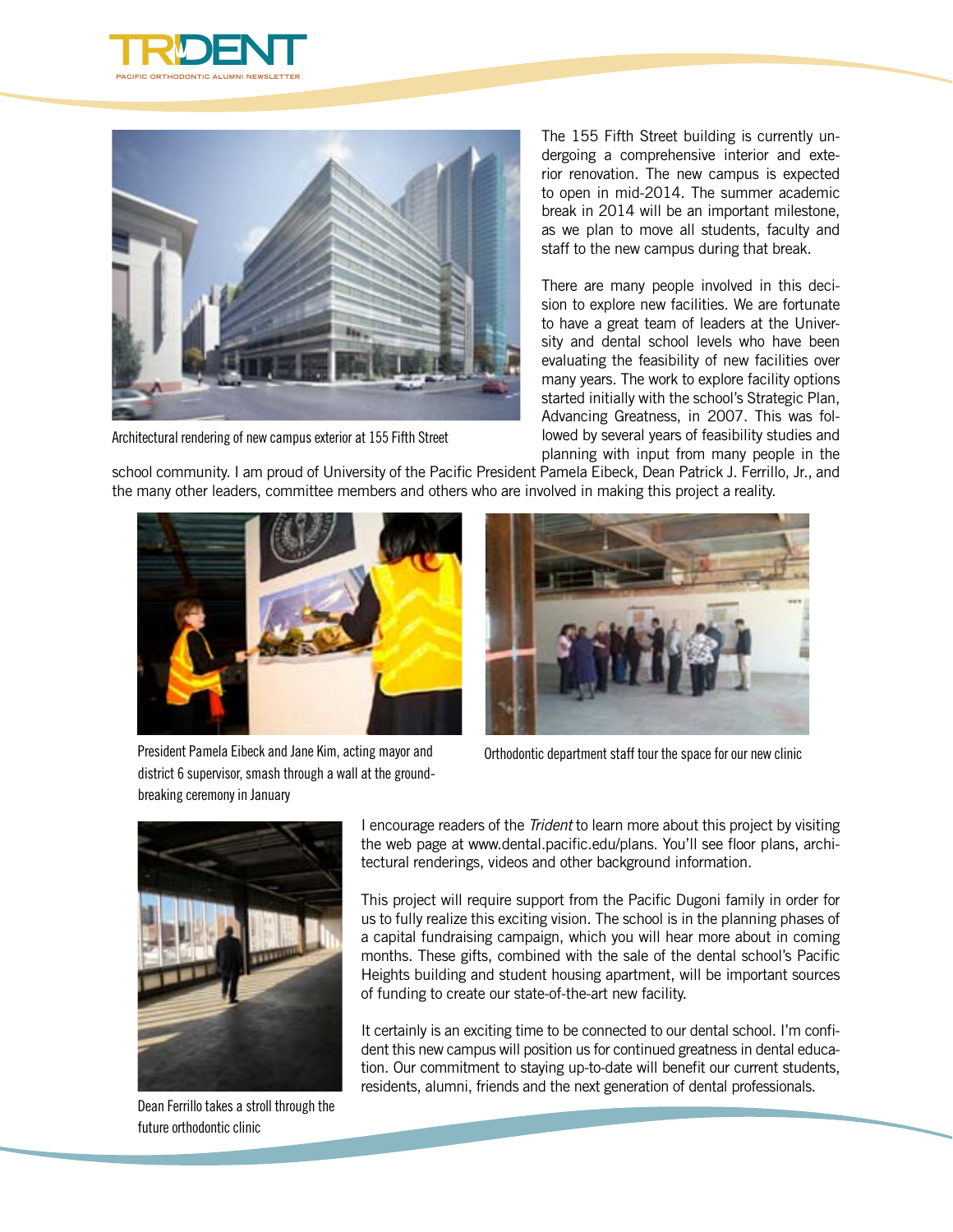![](_page_9_Picture_0.jpeg)

## PROFILES

#### **Dr. Jetson Lee, Class of 1986** *Editor*

In future issues of the *Trident*, we thought it would be interesting to choose an alumnus to profile. One of the more unique classes of our department was the Class of 1986, my class. Our class members came from very diverse backgrounds here and abroad, and included an African American, an Asian American, a Mormon and an Israeli among others. Today, we will have a dialogue with Naphtali Brezniak, in my opinion, one of the brightest minds to ever come out of the program.

**TRIDENT:** Tell us about your background before you entered the program.

DR. BREZNIAK: I was born on June 5 1950 in Israel, second child of 3, to Moshe and Tova. Both are survivors of the Holocaust. In 1968, I postponed my draft to the army, and went to medical school. In 1975 I got married and joined the navy as a physician, in charge of the hyperbaric medicine section in Eilat. Due to the death of my first wife I decided to leave medicine and went to study computers (1979). There were too many programmers during that time so I went back to study dentistry at the Hebrew University in Jerusalem; I graduated in 1983.

I have an older brother Avi, who is a professor of medicine, and a younger sister Sarit, whose specialty is organizational behavior and coaching.

![](_page_9_Picture_7.jpeg)

**TRIDENT:** What made you decide to go into the specialty of orthodontics?

DR. BREZNIAK: During my dental studies, I developed a great relationship with one of the orthodontic instructors, and she, who later became the head of the orthodontic department (this is another story), convinced me that there is nothing like orthodontics. She was absolutely right.

**TRIDENT:** I remember you showing us a picture of you and your troops in full battle gear in Beirut about two weeks before you started the program. Tell us what you were doing there and what is was like.

DR. BREZNIAK: The war between Israel and the PLO in Lebanon in 1982 took place when I was a dental student. I was drafted and on the second night of the war I took my medical unit and moved to Tyre and later to Sidon. Since Israel remained in south Lebanon for several years, I was called back and forth to serve there. Just before we started the program I finished my last reserve duty in Lebanon.

**TRIDENT:** What are your significant memories of the program?

DR. BREZNIAK: The first week was the most difficult one. Our apartment was not ready, we had a one-month-old baby, Sivan, and we could not find a hotel in San Francisco because it was during the Democratic Convention. So we lived in a hotel in Oakland. The first week's reading list was so immense that I did not sleep at all, studying in the bathroom of the hotel. Can you imagine? I believe that the group I was with, the residents and the teachers, especially, Dr. Poulton, Dr. Roberts, Dr. Rutter, and the rest, accepted the foreign resident, and helped me through the tough period, which later became to be one of the best in my life.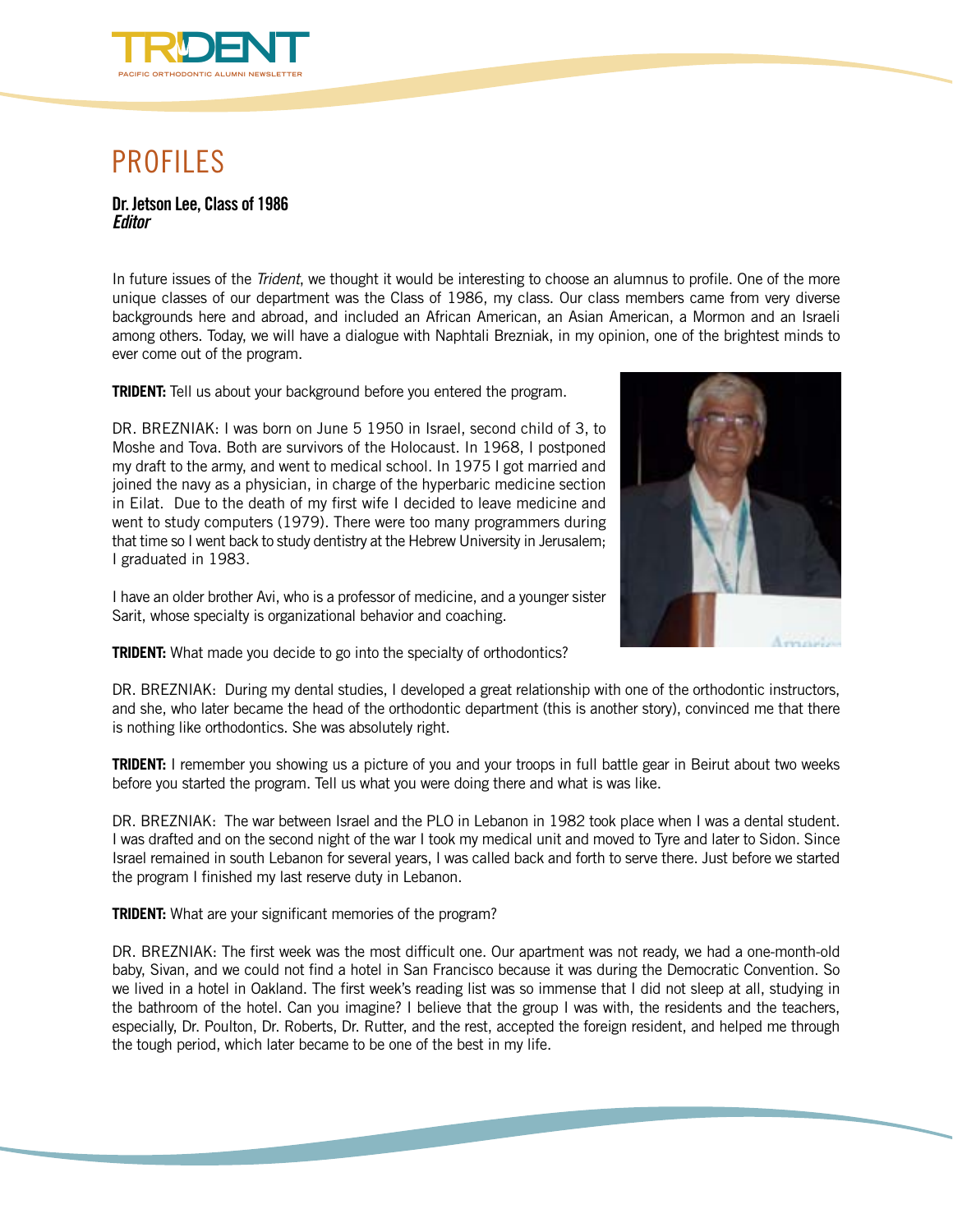![](_page_10_Picture_0.jpeg)

**TRIDENT:** You had two children while you were in the program, your youngest, Tamar was born during the program. One of our other classmates had four children while in the program. Tell us what it was like to raise small children while in the program.

DR. BREZNIAK: The truth is that my wife Judi, who I am separated from now, took great care of the children. I could help her during the weekends, but other than that, she gave me the freedom to invest my time and attention to the program.

**TRIDENT:** What did you do after graduation?

DR. BREZNIAK: I went back to Israel, and joined the Dental unit of the Army. About five years after I returned to Israel, I established the army orthodontic residency and headed it. During those years, I rose to the rank of lieutenant colonel. In 1997, I was discharged from the army, but I am still running the department today, but as a civilian. The residents are all dentists in the army so they wear uniforms.

**TRIDENT:** It has been over 25 years since we graduated. What are the highlights of your illustrious career thus far?

DR. BREZNIAK: In 1987, I joined the orthodontic department at TelAviv University, where I started to become involved in research. I published several papers related to orthodontically induced inflammatory root resorption. When the orthodontic residency in the army was started, I left the university, and continued my work in the army. While I was teaching full time, I published more than 50 papers, gave lectures all around the world (AAO and WFO meetings, England, France, Greece, Turkey, Australia and of course, Israel). I serve as a reviewer for the *AJODO, AO* and other scientific journals.

![](_page_10_Picture_7.jpeg)

The Class of 1986 at a reunion lunch during the 2005 AAO meeting in San Francisco where Dr. Brezniak was a speaker. From left: Larry Crawford, Carey Noorda, Naphtali Brezniak, Stephen Larson, and Jetson Lee

**TRIDENT:** You are one of several alumni that are now heads of departments. Tell us about your department and what things you took from UOP to help develop your department.

DR. BREZNIAK: The department is being managed in a very similar way to the one I graduated from at UOP. The reading list, at first, was very similar, and the residents had to do the same things I did there, attend seminars, have clinic, do research and publish. They analyze their own headfilm, do lab work and scalloped wire exercises. I try to give them all versatile systems that I studied in the UOP. I believe that during their studies, my residents get the tools, which they can choose from later in their practices. I tell them that every time they get something new, they should place it on the shelf. One day they will use it.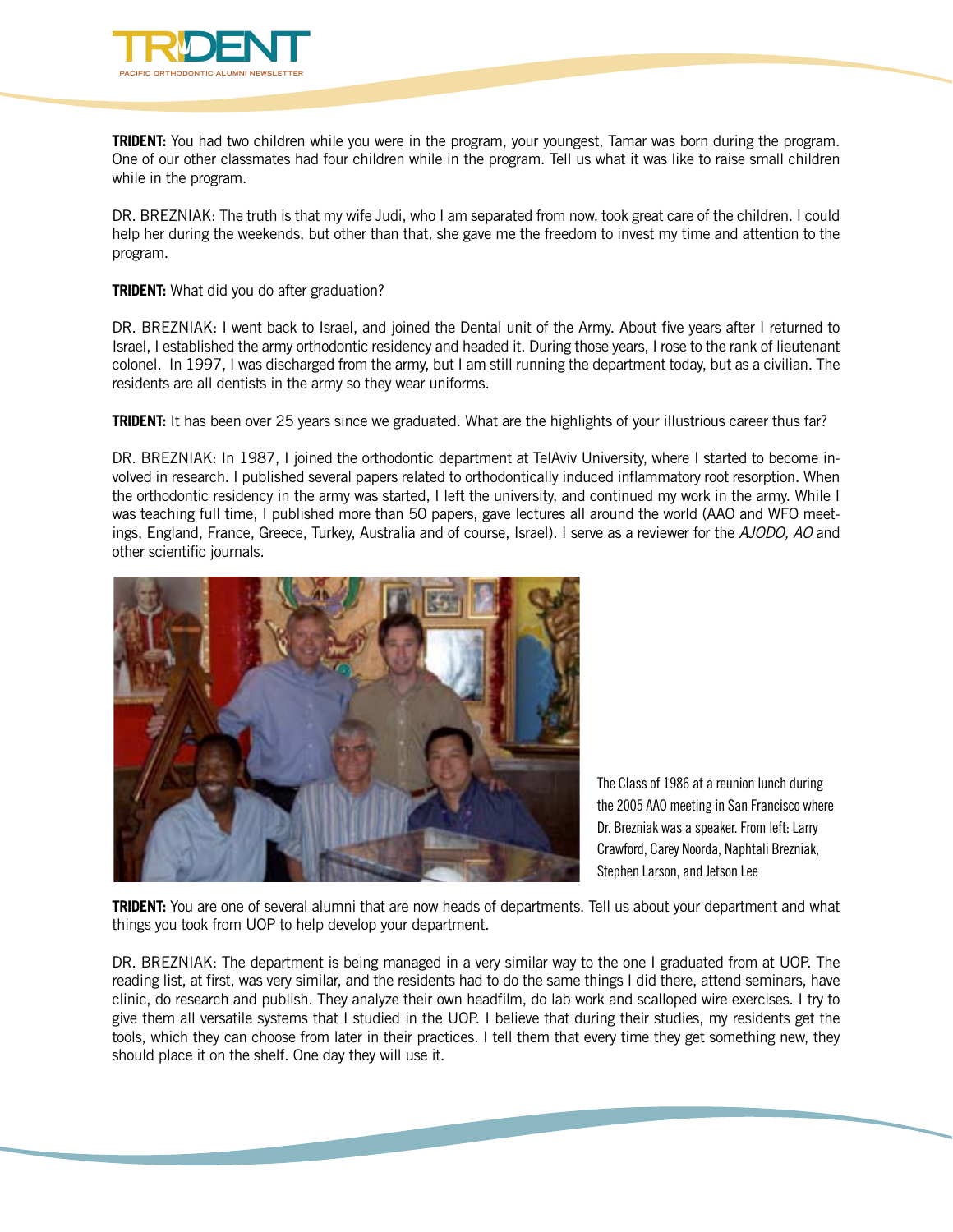![](_page_11_Picture_0.jpeg)

**TRIDENT:** What is your typical week like?

DR. BREZNIAK: I teach in the mornings and have private practice three afternoons and evenings a week. I also have a satellite clinic, which I visit once a week. I bike three mornings a week and go to the gym three nights a week. I write books and stories and of course papers for publications. And I have one night for entertainment. I believe that's about it.

**TRIDENT:** You mentioned that you write books and stories. Can you elaborate?

DR. BREZNIAK: I have two books that have been published. *The Birch Trees Stand Tall: A Jewish Fighter in the Polish Army, in the*  Dr. Brezniak skydiving over New Zealand.

*Mezritch Ghetto, and in the Concentration* 

![](_page_11_Picture_5.jpeg)

*Camps* are memoirs as told to me by my father about living as a Jew during the Holocaust. It tells of his time in the Polish Army, his capture as a POW, time and subsequent numerous escapes from death in Nazi concentration camps. It has been translated into English and recently into German. My family and I recently traveled to Berlin for a book signing. The book can be found on Amazon.com. The second book is a novel called *Abstracts*. It is only in Hebrew at this time.

**TRIDENT:** You also mentioned that you are active in an organization related to the Holocaust.

![](_page_11_Picture_9.jpeg)

"Tfila" (Prayer, by Yael Artzi) in the city center square of the Polish town of Miedzyrzec Podlaski

DR. BREZNIAK: I am an active member of a Holocaust survivors committee in Israel, whose goals are to commemorate those who did not survive the Holocaust by being involved in movie productions, productions of plays, annual memorial ceremonies, book publications, and managing a web site. I was also involved in placing a memorial statue in Miedzyrec Podlaski, the town where my dad was from.

**TRIDENT:** What are your daughters Sivan and Tamar doing now?

DR. BREZNIAK: Sivan is now 27. She graduated with a BSC (with honors) in computer sciences and she is working at SAP. Next year she will obtain her masters in business. Tamar is now 25. She graduated with a BA (with honors) in psychology and she intends to begin work on her masters next year.

**TRIDENT:** I want to thank you for your time. I learned even more about your interesting life and hope our alumni will enjoy this special view into your life.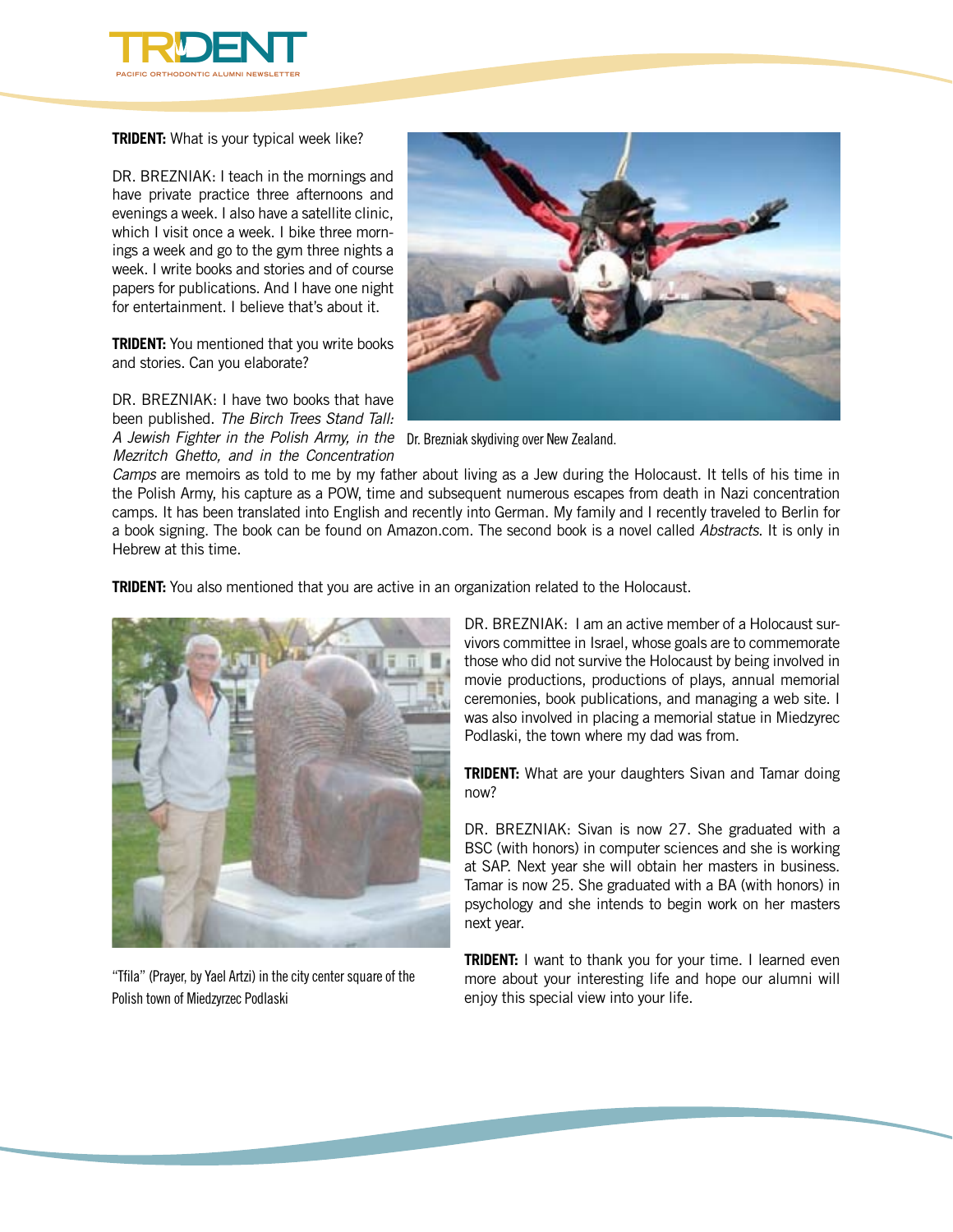![](_page_12_Picture_0.jpeg)

# PROGRAM DIRECTOR'S REPORT

### **Dr. Heesoo Oh, Class of 2005** *Program Director*

It has been over a year since I took the position of Program Director last May. I would like to take this opportunity to thank all the faculty, residents, staff and alumni for their incredible support and encouragement. It is truly an honor and privilege to have this role at the Orthodontic Graduate Program at University of the Pacific, Arthur A. Dugoni School of Dentistry. As an alumnus of the program and full-time faculty since graduation, I take great pride in our program.

My goals as Program Director are to provide the best educational environment conducive to learning the craft of orthodontics and to make life in our department exciting and rewarding. Working with my colleagues to provide the best education for young orthodontists is my professional commitment and greatest challenge.

We are facing new and exciting challenges. They include the need to integrate new technologies (CBCT, intraoral scanner, and 3D model scanner) and their clinical applications into our curriculum and clinic and to implement a system for helping the residents to take the Initial Certification Examination (ICE) for the ABO in which they can utilize up to six cases treated during their residencies for the clinical exam. We are in the process of developing strategies to fulfill these needs.

We have made some valuable additions to our didactic curriculum:

Dr. Roger Boero, who has taught since 1975, came back to teach after seven years of leave. He currently teaches the second-year residents "Principles in Orthodontics," an extensive literature review course. His class is one of the most comprehensive and rewarding courses. We are very fortunate and welcome him back in our program.

Dr. Shahram Nabipour joined as part-time faculty in 2009 and has gained popularity for his excellent teaching in clinic as well as didactic course. He teaches the second-year residents "Advanced Clinical Diagnosis and Treatment Planning."

Dr. Chris Anderson joined the Typodont faculty last year becoming a great asset to our team under the direction of Drs. Ken Shimizu and Bert Rouleau.

Lastly, Dr. Kimberly Mahood is another great asset to our program. She joined the part-time faculty upon her graduation in 2010 and has taken a very active role in organizing various academic activities and department events for the residents. Dr. Mahood also teaches and coordinates the orthognathic surgery guest lecturer series for the first-year class.

The graduating residents took the ABO written examination in April and all passed! Congratulations to all in taking the first step to becoming board certified orthodontists. They are now focusing on completing cases to pursue the clinical examination. This is probably the busiest time of their residency, taking the "ABO Mock Board" organized each year by Drs. Gary Baughman, Peter Worth, and Joe Mitchell, putting together their "Finished case displays," and completing their research theses for presentation to the executive committee and at the graduation symposium.

We are pleased to welcome another exceptional group of residents (Class of 2014):

Elyse Garabaldi (USC 2012) Jonathan Gluck (UOP 2012) Laurie McCullough (UOP 2011) Eric Nordberg (USC 2010) Charlene Rocha (UCSF 2012)

Iroshini Perera (USC 2012) Nicholas Thorpe (McGill 2012) Walied Touni (Cairo 1994)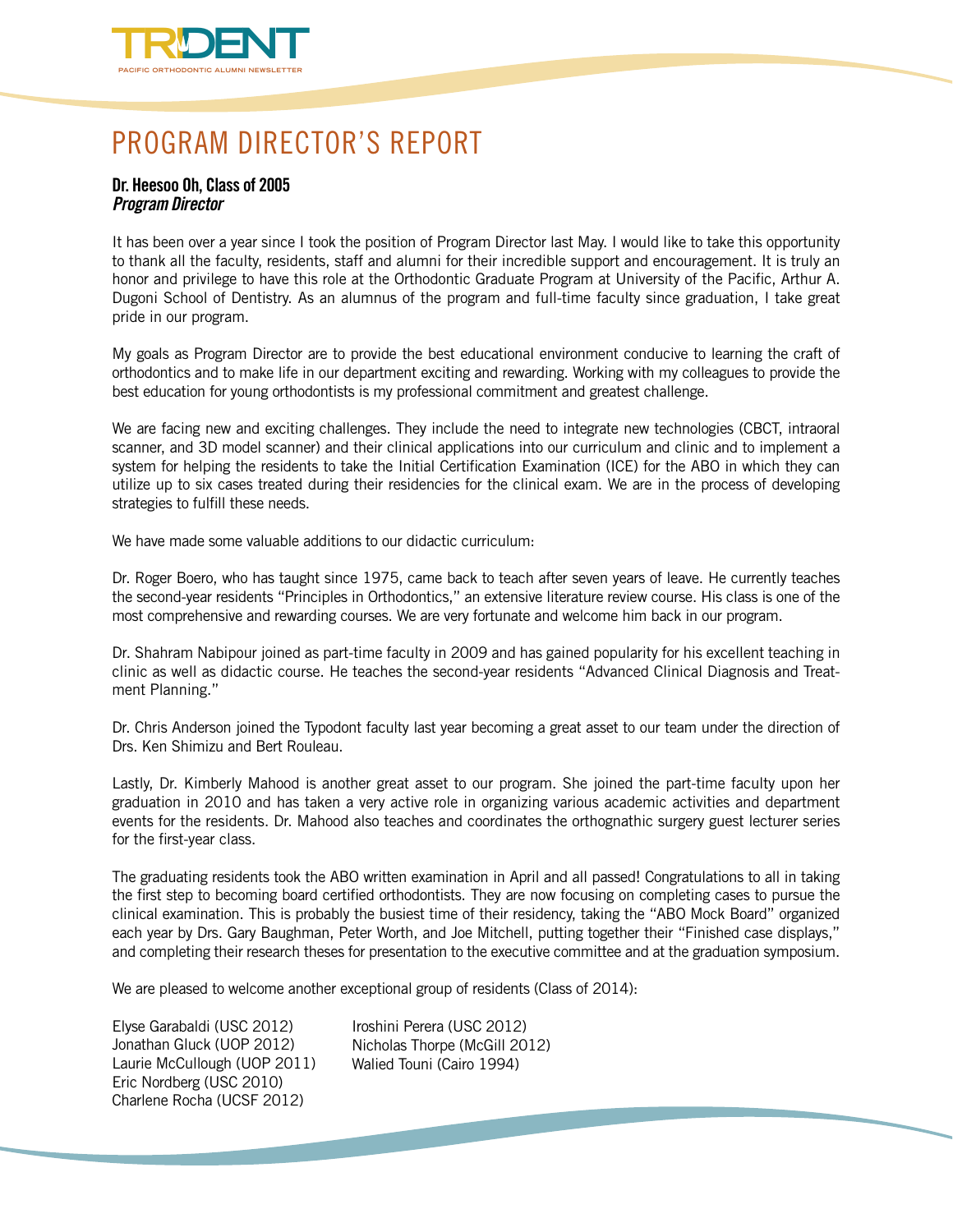![](_page_13_Picture_0.jpeg)

### Dr. Marie Tolarova honored WITH INTERNATIONAL CLEFT Lip and Palate Foundation's Award of Merit

Dr. Marie Tolarova was recently honored with the International Cleft Lip and Palate Foundation (ICPF) Award of Merit, which recognizes her extensive research on prevention of clefts. She received the award on May 9, 2012 during the seventh Biennial World Cleft Lip and Palate Congress hosted by ICPF and held in Mahe, Seychelles.

![](_page_13_Picture_3.jpeg)

Veronique Laporte, Republic of Seychelles; Mitzy Larue, Minister of Health, Republic of Seychelles; Dr. Marie Tolarova; and Dr. S.M. Balaji, ICPF Congress president

The Award of Merit is the highest research award given by ICPF, a multi-disciplinary foundation devoted to cleft lip and palate patients. The Award of Merit honors individuals who have made significant contributions to research and care of cleft lip and palate patients.

Tolarova, professor and executive director of Pacific's Craniofacial and Cleft Prevention Program, has led the dental school's efforts to help individuals with cleft lip and palate for many years. She has produced extensive research regarding clefts and has taken part in dozens of international mission trips to help individuals with congenital anomalies. In 2011, Tolarova organized an international conference in San Francisco, which brought together surgeons, dentists, geneticists and others to work toward an effective approach to cleft lip and palate prevention.

"It is a big honor to receive this prestigious award for my lifetime research toward prevention of cleft lip and palate anomalies," said Tolarova. "I am accepting this award on behalf of many colleagues who helped me, and on behalf of thousands of patients and their families who participated in our research with a promise to them that we will use all of our knowledge, skills, and effort toward a better understanding of the causes of clefts and toward developing an effective approach for their prevention."

According to Tolarova, cleft lip and palate anomalies are the most common and one of the most severe congenital anomalies of the face and mouth, and the second most common birth defect in general. Additionally, a study published in the *American Journal of Medical Genetics*, estimates that one out of every 700-1,000 infants is born with a cleft. If other congenital syndromes that include clefts are counted, that number rises to one in 560.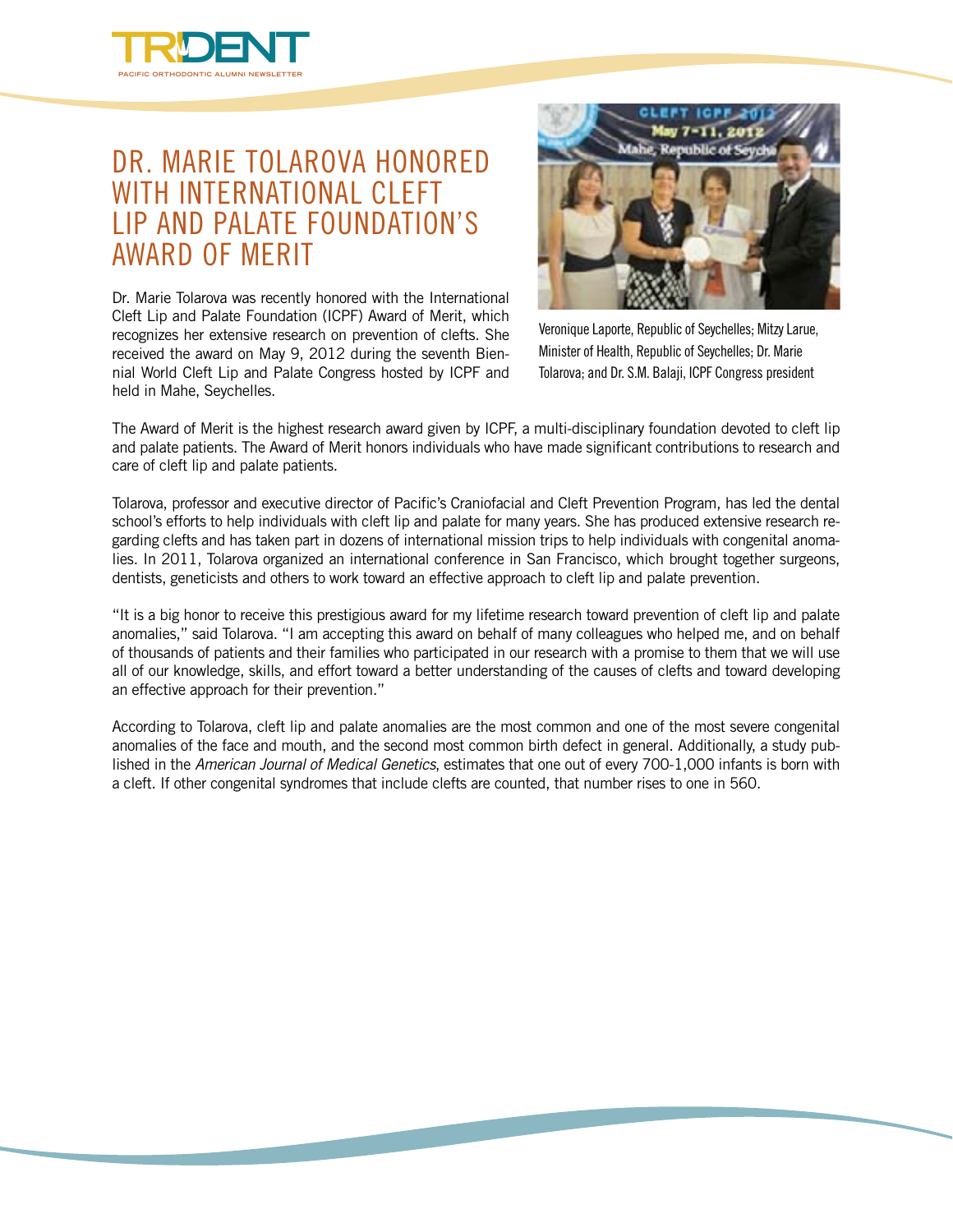## AMERICAN BOARD OF ORTHODONTICS UPDATE

### **Dr. Steven Dugoni, Class of 1981** *Director of the American Board of Orthodontics*

I am now entering my fourth year of an eight-year term as director of the American Board of Orthodontics. There have been many improvements with the American Board of Orthodontics and the most exciting development is the Initial Certification Examination (ICE).

In the past orthodontists have typically waited 10 years or more to take the clinical portion of the American Board of Orthodontics examination. The Initial Certification Examination allows new graduates to take the clinical examination soon after graduation. This is not uncommon for board certification in other areas of dentistry and medicine. Most oral-maxillofacial surgeons, endodontists, and periodontists are board certified within one to two years after finishing their residency.

The Initial Certification Examination allows residents to start the certification process by presenting a minimum of three cases to the ABO. If these cases pass, they can be "banked" and the resident has up to ten years to return with the remaining three cases. The examinee is not certified until all six cases are complete. If the residents present and pass all six cases, they become ABO certified. The other significant change is that candidates will be recertifying every ten years rather than receiving a lifetime certificate.

We recently had four of our graduates pass the initial certification examination. Dr. Waleed Soliman (Class of 2009) in 2010, Dr. Lani Chun (Class of 2008), Dr. Joorok Park (Class of 2008) both passed the examination in 2011, and Dr. Marta Parisek-Baird (Class of 2011) in 2012. Congratulations to these new ABO diplomates!

Dr. Soliman sent me the following comments regarding the Initial Certification Examination: "When I started my program I began identifying board cases immediately. After nine months of my residency I identified 12 board cases. I was able to return to Pacific after graduation and finish seven cases. All six of my required board cases were from my residency at Pacific. I took special care to obtain the best records for every patient under my care. It is a process that I encourage every resident to go through. I spent more than two months of daily work to put together my case reports. I particularly liked the ABO electronic submission as it allowed me to access my cases from home and work. The certification process was a great learning experience and refined my clinical skills. The time I spent with the examiners was valuable and beneficial. My involvement in the certification process was a demonstration of my pursuit of continued proficiency and excellence. I feel proud that I am ABO certified within a short time of my graduation."

Our department is committed to helping our residents prepare cases to present for the Initial Certification Examination. I want to give special recognition to Dr. Hee Soo Oh for her extraordinary efforts to prepare our residents for the ABO examination helping them organize their clinical cases and teaching an ABO review class for the Written Examination. All eight of our residents passed the written exam in April 2011 and in April 2012! Thank you to our faculty involved with helping our residents become Diplomates of the American Board of Orthodontics.

I would also like to congratulate the following graduates for their recent certification by the American Board of Orthodontics. The following individuals have certified or recertified in 2011 and 2012: Ronald Champion (1981), Robert Nisson (1988), Dante Gonzales (1997), Michael Payne (1998), Malia Kamisugi (2000), Rebecca Keller (2003), Cory Costanzo (2004), Thomas Ellerhorst (2004), Hee Soo Oh (2005), David Chenin (2006), and Brad Pezoldt (2006).

Last year the following individuals were asked to present cases at the AAO meeting in Hawaii: Joorok Park, Thomas Ellerhorst, Lani Chun and Robert Nisson. Dr. Hee Soo Oh has been invited to show cases at the AAO meeting in May 2013 in Philadelphia.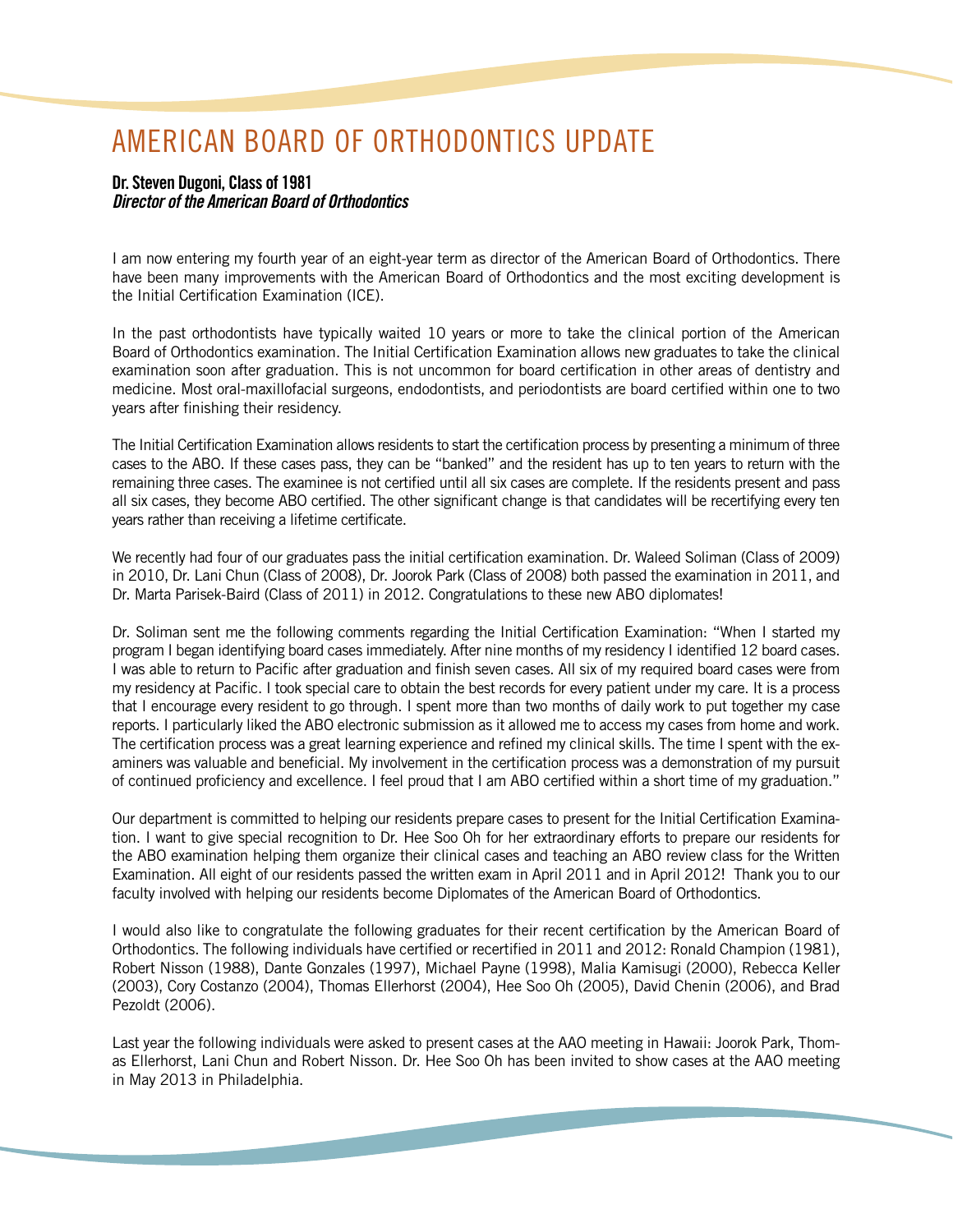## LAB DIRECTOR'S REPORT Regenerative Dentistry – Stem Cells

### **Miroslav Tolar, MD, PhD** *Lab Director*

Almost every day, stem cell research and progress in regenerative medicine and dentistry is breaking news. We are very proud and excited that the Dugoni School of Dentistry is moving with this current and that our orthodontic residents are part of it from its beginning!

Following Dr. Waleed Soliman (Ortho 2009), Dr. Manal Abu Al-Melh (Ortho 2010), Dr. Nicholas Bauter (Ortho 2011) and Dr. Justin Hannon (Ortho 2011), three of our current graduates Dr. Abir Balghonaim, Dr. Michelle Bittner-Eberle, and Dr. Kiri Herchold-Yee will present the results of their research in the field of human adult stem cells at the graduation symposium.

Regenerative dentistry research towards clinical applications of tissue engineering in the Dugoni School, which was initiated several years ago, continues and expands involving more basic science and clinical faculty (Drs. Tolar, Peters, Zeitlin, Nattestad, Javid, Indresano, Park, Alpagot). The Stem Cell and Tissue Engineering Clinical Facility was certified by CSI, Inc., for sterile work in preparation of biological materials for patients.

### **We have several ongoing research projects focused on clinical applications of platelet-rich fibrin and adult stem cells:**

- 1. Determination of the optimal cultivation conditions for human bone marrow-derived and dental pulp-derived adult stem cells that can be used for building bone, cartilage and nerve tissue.
- 2. Use of fibrin, platelet-derived factors and low-oxygen atmosphere to enhance growth and differentiation of adult stem cells in culture.
- 3. Use of autologous platelet-rich fibrin for healing of extraction sockets (with Drs. Anders Nattestad, Bahram Javid, Tamer Alpagot).
- 4. Analysis of host response during healing of a periradicular lesion and mobilize dental pulp stem cells for pulp and dentin regeneration (with Dr. Ove Peters).
- 5. Use of dental pulp stem cells differentiated into neurons for drug testing (with Drs. Robert Halliwell, John Livesey, UOP School of Pharmacy, Stockton, and with Dr. Ben Zeitlin) .
- 6. Experimental treatment of osteonecrosis of the jaw by mesenchymal stem cells (with Drs. Chan Park and Thomas Indresano, Department of Oral and Maxillofacial Surgery).

Our results were presented on national and international levels, papers were published and grant funding was obtained.

### **Publications:**

- 1. Leprince JG, Zeitlin BD, Tolar M, Peters OA: Interactions between immune system and mesenchymal stem cells in dental pulp and periapical tissues. Int Endod J. 2012; Mar 19, PMID: 22429087 [Epub ahead of print].
- 2. Tolar J, Tolar M: Reinventing mesenchymal stromal cells. Cytotherapy 2012; 14/4:388-390.
- 3. Tolarova M, Mosby T, Capozzi A, Tolar M.: Thirty years of studies, experience, and nuts and bolts on journey toward primary prevention of cleft lip and palate. Annals of Maxillofacial Surgery, July-December 2012, in press.
- 4. Tolar M, Nattestad A, Javid B, Peters O, Bauter N, Balghonaim A, Tolar J: Accelerating expansion of mesenchymal stem cells needed for surgery Oral and Craniofacial Tissue Engineering (2012, acceptance letter received).
- 5. Tolar M, Bauter N, Hannon J, Abu Al-Melh M, Balghonaim A, Eberle-Bitner M, Herchold-Yee K, Tolarova M, Walters R, Javid B, Nattestad A: Platelets, fibrin and low oxygen increase fitness of mesenchymal stem cells from bone marrow and dental pulp. Proceedings of the 7th Biennial World Cleft Congress of ICPF, Mahe, Seychelles, May 7-11.
- 6. Leprince JG, Zeitlin BD, Tolar M, Diogenes A, Peters OA: Mixed and purified SCAPs: Similar growth, phenotypic and differentiation characteristics (oral presentation #3098). IADR General Session 2012, Icuacu Falls, Brazil.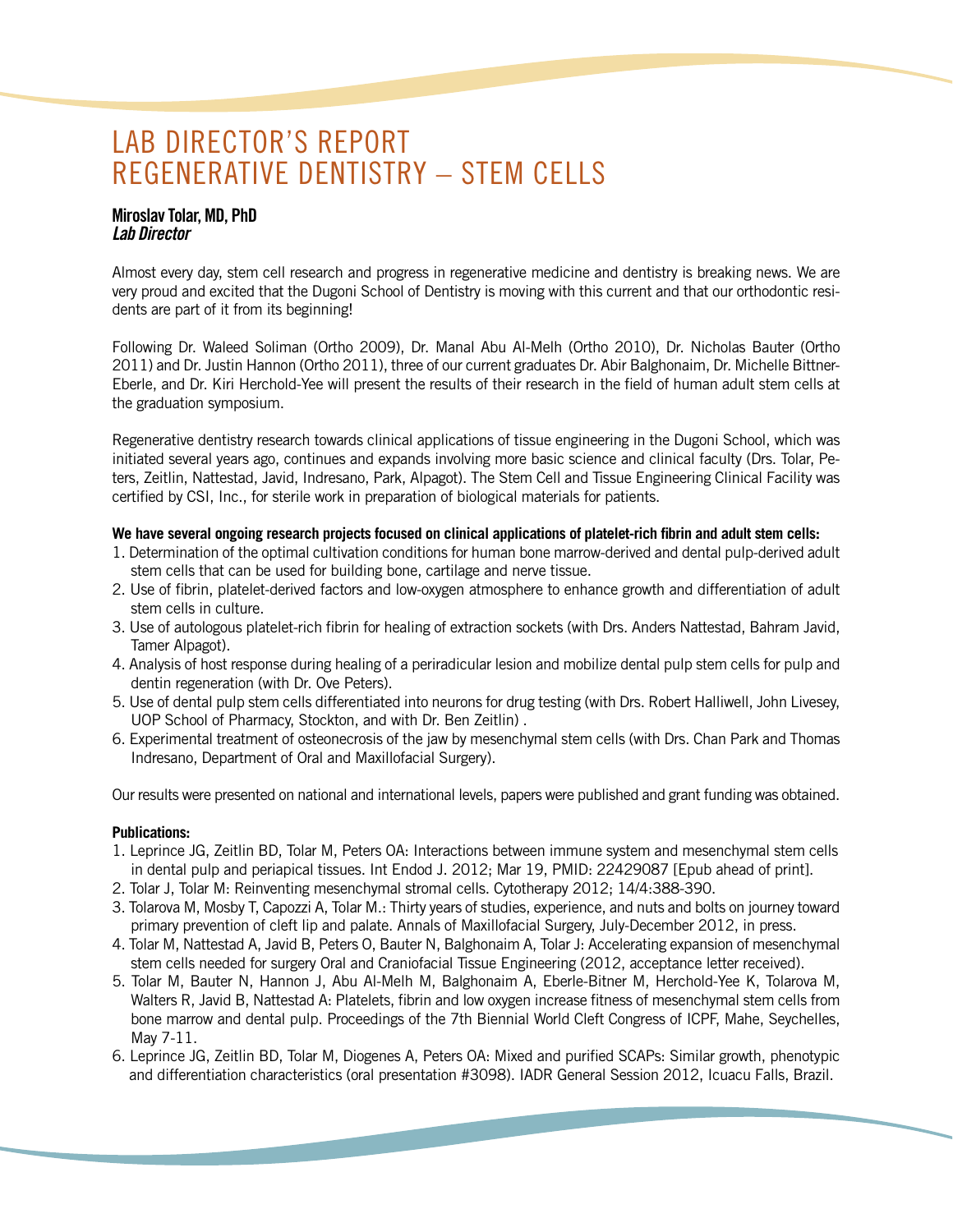#### **Grant funding:**

- 1. Halliwell R, Tolar M, Zeitlin B, Livesey J: Can human dental stem cells make neurons? (\$6,000 seed grant UOP, May 2012)
- 2. Chan Park, Indresano T, Tolar M: Treatment of osteonecrosis of the jaw by mesenchymal stem cells in a rat model. (\$6,000 seed grant, May 2012)
- 3. Tolar M, Nattestad A: Biological and clinical properties of platelet-rich fibrin. (\$4000 pilot project funding was approved by the Research Committee, IRB application approved in April 2012)

We are open to collaborations in our school, UOP, nationally and internationally. I have been recently asked to serve on the Board of Advisors of a newly established and very promising Stem Cell Clinical and Research Program in Bangalore, India, and Malaysia.

### DEPARTMENT CHAIR'S REPORT

#### **Dr. Robert Boyd** *Department Chairman*

Things are going very well in our Department of Orthodontics and for our Arthur A. Dugoni School of Dentistry these days. I am so lucky to be in a place where so many outstanding faculty, staff and residents come in every day and do the best they can for our patients, the residents, the students' educational experience, but most of all, to be part of the magic of Pacific, which is all of us in our extended family.

Beyond our shared joy of being part of the Pacific family, we like to get things done in our department. Our program director, Dr Heesoo Oh, is doing a great job to continually improve the academic quality of our program. She is already getting ready for our upcoming accreditation site visit from the American Dental Association in less than two years by setting up evaluation systems of our day-to-day lectures and seminars which gives us accurate information we can use toward continual improvement of the academic quality of our orthodontic program, based on input from all who participate.

Dr. Oh is also associate director of our Craniofacial Research Instrumentation Laboratory (CRIL) and works closely with our chief of clinical outcomes of orthodontic research, Dr. Sheldon Baumrind. Dr. Baumrind is the principal investigator with Dr. Oh as a co-investigator for the largest grant ever given by our American Association of Orthodontists Foundation for the AAOF Legacy Study. This is a nine-center study (Universities of Michigan, Iowa, Fels Institute at Wright State, Harvard (Forsythe), Colorado (Denver Collection), Case Western (Broadbent-Bolton collection), Oregon, Toronto (Burlington Collection), and Pacific-Dugoni (Mathews Collection) which has its primary focus on preserving the historical collections of untreated (and some treated) patients housed in these universities. Another goal is developing a web site (see www.AAOFLegacycollection.org) that will provide access for clinical investigators to take sample patient records from these invaluable collections, which were beginning to show signs of degeneration as x-rays aged. Much appreciation is due to the huge fundraising success of Dr. Tom Bales, one of the hardest working and successful fundraisers for the AAOF, who has focused his energy on raising several million dollars for the Legacy Collection funding.

At the same time Dr. Maureen Valley, our clinical director, is also working hard to improve our delivery of care. Of great interest to Dr. Valley is our Practice Management series of courses. Besides her own considerable management skills and state-of-the-art private office in Marin County, she has some of the best known experts in orthodontics contributing such as John McGill, Steve Hannon, Ron Redmond, Tom Bales, Robert Fry, Tom Pitts, Bob Hager, Rosemary Bray and other outside speakers, plus a whole series of our faculty who open their offices for our residents to visit.